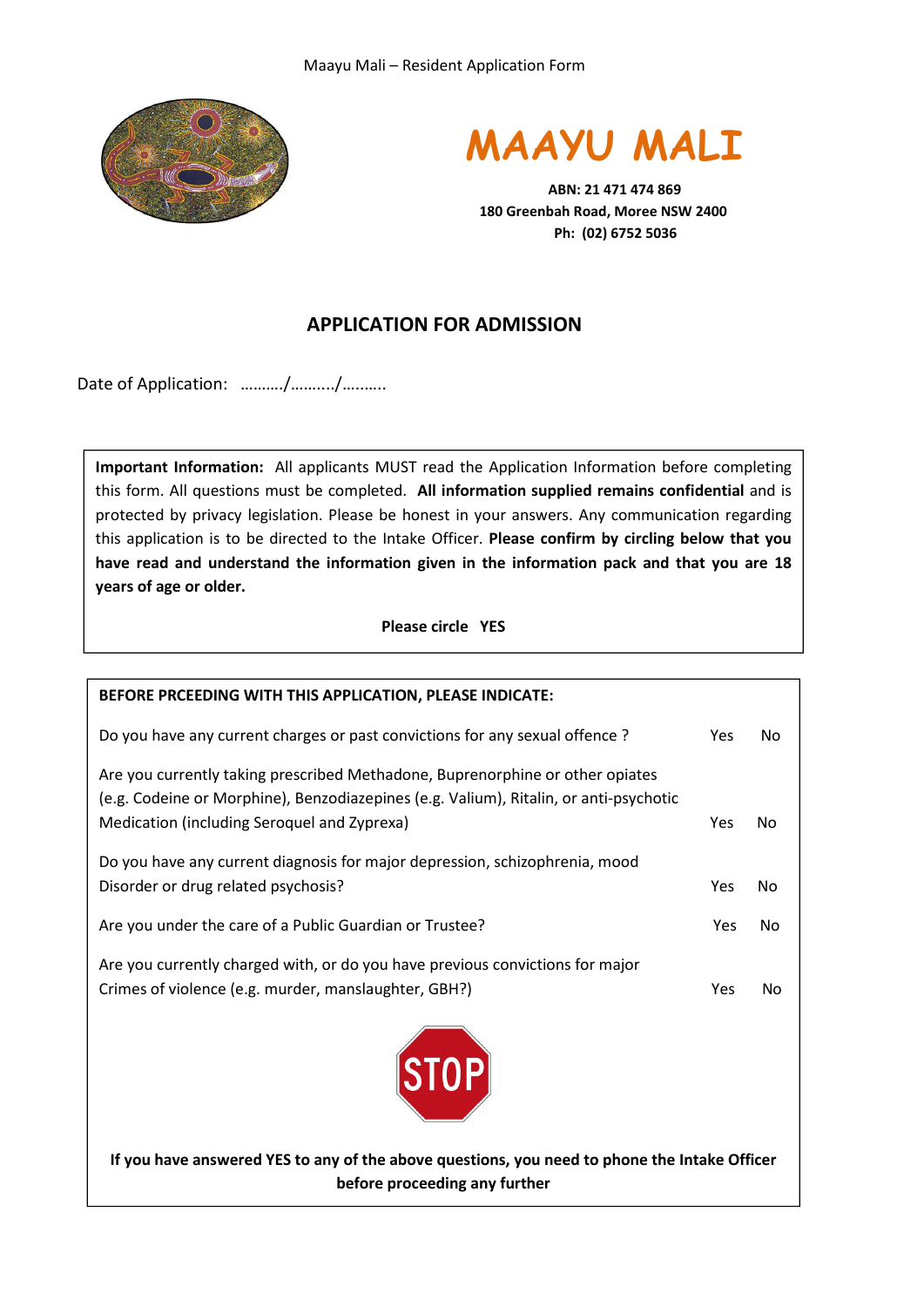|                                                           |                                   |                  | Maayu Mali - Resident Application Form<br>Family Name:  Given Name:  Preferred Name :                                                                                                                                                         |       |                 |                             |
|-----------------------------------------------------------|-----------------------------------|------------------|-----------------------------------------------------------------------------------------------------------------------------------------------------------------------------------------------------------------------------------------------|-------|-----------------|-----------------------------|
|                                                           |                                   |                  |                                                                                                                                                                                                                                               |       |                 |                             |
|                                                           |                                   |                  | Please Circle which applies: Aboriginal Torres Strait Islander                                                                                                                                                                                |       | Both            | Neither                     |
| (Optional)                                                |                                   |                  | If you identify as Aboriginal, which nation do you identify as coming from:                                                                                                                                                                   |       |                 |                             |
| which prison you are currently in)                        |                                   |                  | Current Address: (If you are in custody please give your usual address – and indicate below                                                                                                                                                   |       |                 |                             |
|                                                           |                                   |                  |                                                                                                                                                                                                                                               |       |                 |                             |
|                                                           |                                   |                  |                                                                                                                                                                                                                                               |       |                 |                             |
|                                                           |                                   |                  |                                                                                                                                                                                                                                               |       |                 |                             |
|                                                           |                                   |                  | Please circle which of these best describes your usual accommodation:                                                                                                                                                                         |       |                 |                             |
| Renting                                                   | <b>Boarding</b>                   |                  | Own your Home                                                                                                                                                                                                                                 |       |                 | Staying with Friends/Family |
|                                                           |                                   | No Fixed Address |                                                                                                                                                                                                                                               | Other |                 |                             |
|                                                           |                                   |                  | Have you ever been previously admitted to Maayu Mali?                                                                                                                                                                                         |       | Yes             | No                          |
| If yes                                                    |                                   |                  |                                                                                                                                                                                                                                               |       |                 |                             |
| Are you in a current relationship?                        |                                   |                  |                                                                                                                                                                                                                                               |       | Yes             | No                          |
| What is your current employment/income status:            |                                   |                  |                                                                                                                                                                                                                                               |       |                 |                             |
| <b>Employed Full Time</b>                                 |                                   |                  | Employed P/T (More than 20 hours) Employed P/T (less than 20 hours)                                                                                                                                                                           |       |                 |                             |
| Pension                                                   | Student                           |                  | Unemployed                                                                                                                                                                                                                                    |       | Other           |                             |
| If you are on a Centrelink benefit, which do you receive? |                                   |                  |                                                                                                                                                                                                                                               |       |                 |                             |
| <b>Age Pension</b>                                        | <b>Disability Support Pension</b> |                  | <b>Parenting Payment</b>                                                                                                                                                                                                                      |       | Carer's Payment |                             |
| Newstart                                                  | Youth Allowance                   |                  | Abstudy                                                                                                                                                                                                                                       |       | Austudy         |                             |
|                                                           |                                   |                  | Do you think you have a problem with drugs and/or alcohol?                                                                                                                                                                                    |       | Yes             | No                          |
| What alcohol/drugs do you or have you used:               |                                   |                  |                                                                                                                                                                                                                                               |       |                 |                             |
|                                                           |                                   |                  |                                                                                                                                                                                                                                               |       |                 |                             |
|                                                           |                                   |                  |                                                                                                                                                                                                                                               |       |                 |                             |
|                                                           |                                   |                  |                                                                                                                                                                                                                                               |       |                 |                             |
|                                                           |                                   |                  | All persons accepted must be drug and alcohol free on admission.<br>If your application is accepted, this requirement and options for a withdrawal management program<br>(e.g. detox) will be discussed with you once a bed date is allocated |       |                 |                             |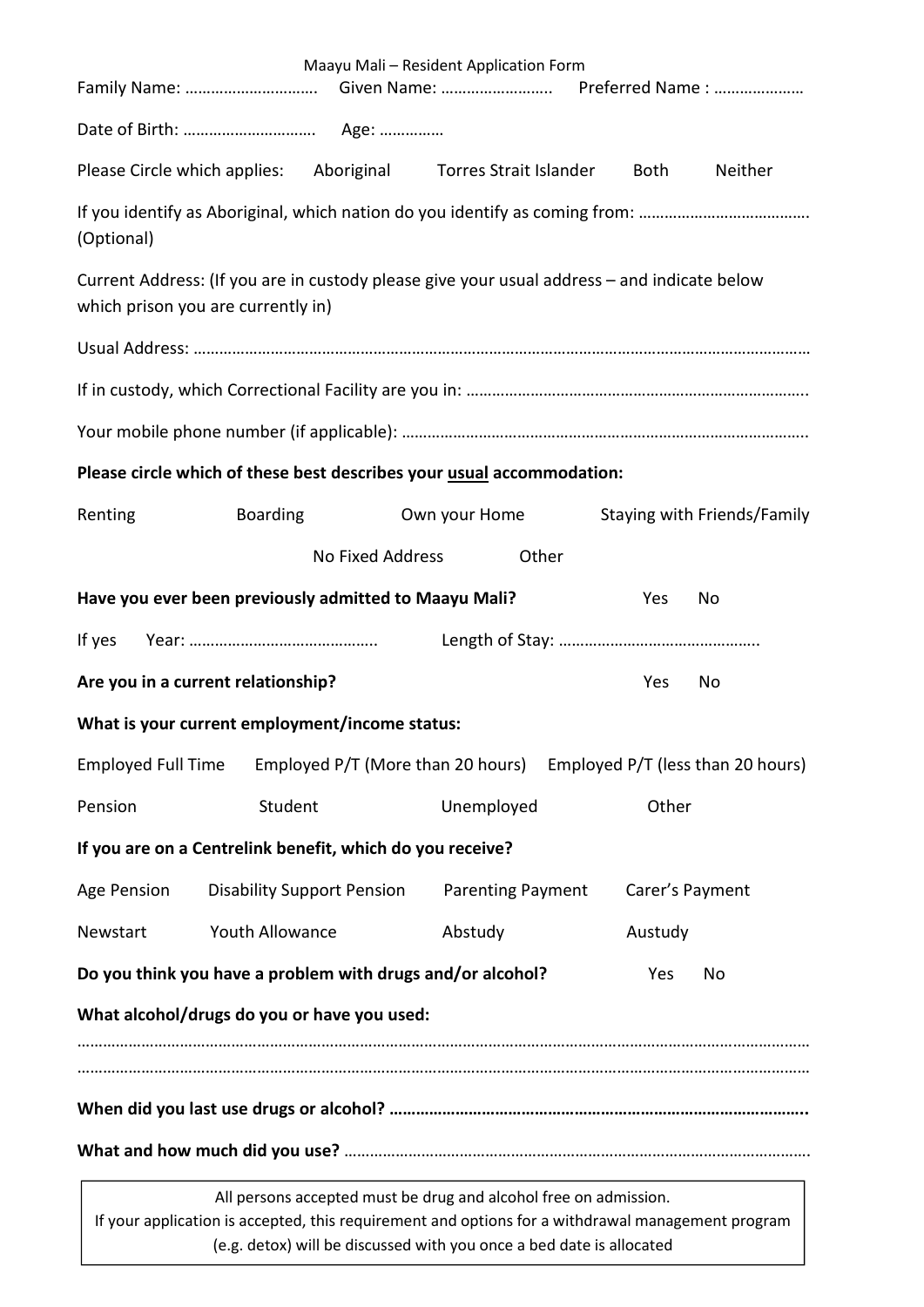| Do you have any current legal matters before the courts or parole board?                                                          |        |        |                              |           | Yes        | No     |
|-----------------------------------------------------------------------------------------------------------------------------------|--------|--------|------------------------------|-----------|------------|--------|
| Are you on:                                                                                                                       | Remand | Bailed | Serving a Sentence in Prison | On a Bond |            | Appeal |
| Is your application related to a Supreme Court Bail application?                                                                  |        |        |                              |           | <b>Yes</b> | No     |
| When is your next court appearance date? (If more than 1 matter, list all court dates – include<br>date of parole board hearings) |        |        |                              |           |            |        |
|                                                                                                                                   |        |        |                              |           |            |        |
|                                                                                                                                   |        |        |                              |           |            |        |
|                                                                                                                                   |        |        |                              |           |            |        |
| Are you currently under the supervision of Probation and Parole?                                                                  |        |        |                              |           | <b>Yes</b> | No     |
|                                                                                                                                   |        |        |                              |           |            |        |
| Are you seeking admission as a condition of a Court, Parole, Bond or Bail Order? Yes                                              |        |        |                              |           |            | No     |

If you have matters before the Courts or are applying as a condition of a bond or parole order, you or your legal representative or Probation and Parole office must be willing to provide a copy of your criminal history (or authorised summary) and a copy of any orders (Bail, Bond or Parole)

**Your application will not be processed without this documentation** 

| Do you have any ADVOs of AVOs currently in place?                                                                                                    | Yes | No. |
|------------------------------------------------------------------------------------------------------------------------------------------------------|-----|-----|
| If you have a current ADVO or AVO in place you must provide a copy of the ADVO or AVO and<br>the conditions before your application can be finalised |     |     |
| If you have a solicitor or legal representative:                                                                                                     |     |     |
|                                                                                                                                                      |     |     |
|                                                                                                                                                      |     |     |
| To the best of your knowledge are you related to, or do you have a relationship with any staff                                                       |     |     |
| members of Maayu Mali?                                                                                                                               | Yes | No  |
|                                                                                                                                                      |     |     |